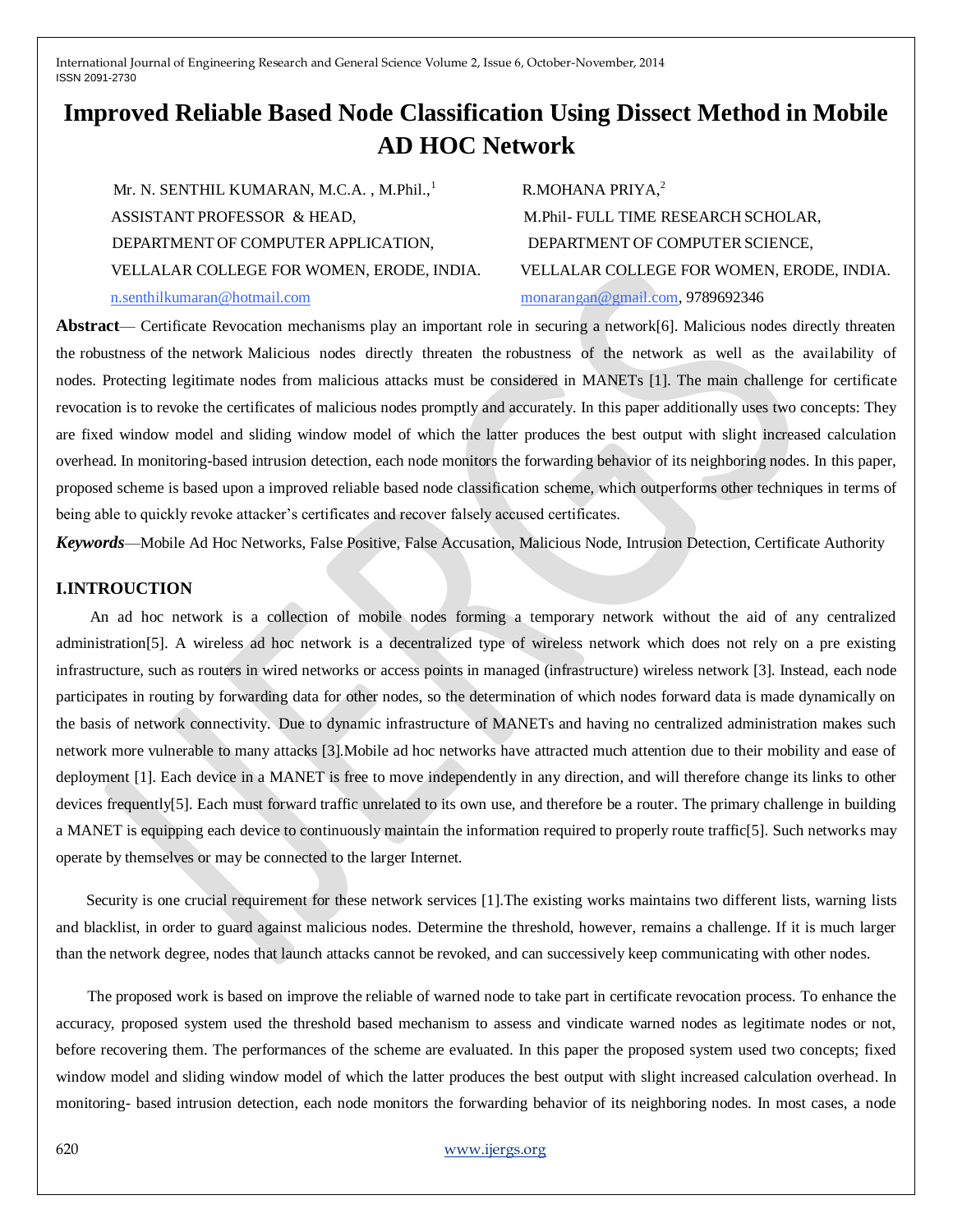only monitors its next hop in a route. In network if any node doing some malicious activity then we are revoking the certificate of that node, in other word we are removing that node from all communication links.

The main contributions of this paper are:

- To certificate revocation and provide secure communications.
- To find any attack should be identified as soon as possible.
- To verify that a public key belongs to an individual and to prevent tampering and forgoing.
- To mitigate malicious attacks on the network.

 The rest of this paper is organized as follows: Section 2 presents the related work followed by the structure of the cluster based scheme and introduces the certificate revocation process describes in Section 3. Section 4 gives a brief explanation of the proposed approach. Section 5 presents the performance evaluation of our scheme. Finally, conclude the paper in Section 6.

## **II. RELATED WORK**

 Mobile ad hoc network gets much attention because in mobile ad hoc network topologies are dynamically formed, it is infrastructure less and mobile in nature[5]. Because of the mobility in nature it is difficult to provide security in the mobile ad hoc networks. Provide security in mobile ad-hoc network we forming the cluster and providing the valid certificate to each node present in that network[2]. By using that certificate nodes are securely communicating with each other. Suppose any node doing some malicious activity then in that case certificate of that node is revoked. For revoking the certificate of misbehaving node there are mainly two techniques: voting based technique and non-voting based technique [1]. The decision processes to satisfy the condition of certificate revocation is, however, slow.

 In monitoring-based intrusion detection, each node monitors the forwarding behavior of its neighboring nodes. In most cases, a node only monitors its next hop in a route. For monitoring purpose, nodes keep track of a window of packets that it sent recently to its next hop. Two types of window can be used to keep track of monitoring: fixed window or sliding window.

 To understand the similarities and differences between the fixed and sliding windows, assume that noise does not impact the overhearing of transmission within a node's radio range. In such a scenario, a malicious node can drop up to L-1 packets out of W on the average without risking suspicion by neighbors. The temporary drop rates can be different. The sliding window approach is free of this deficiency since in any consecutive W-transmitted packets, a malicious node may drop at most L-1 packets without risking suspicion by neighbors. To model state is sliding window–based monitoring using a discrete-time Markov chain.

### **III MODEL OF THE CLUSTER-BASED SCHEME**

In this section, we introduce the model of cluster-based revocation scheme, which can quickly revoke attacker nodes upon receiving only one accusation from a neighboring node. The scheme maintains two different lists, warning list and blacklist, in order to guard against malicious nodes from further framing other legitimate nodes. Moreover, by adopting the clustering architecture, the cluster head can address false accusation to revive the falsely revoked nodes.

#### **CLUSTER FORMATION**

621 www.ijergs.org Cluster based [20] mechanism for formation of cluster in the mobile ad hoc network. Each cluster having the cluster head (CH),cluster members and the group of cluster having one CA. If any node comes in the particular range then firstly it take valid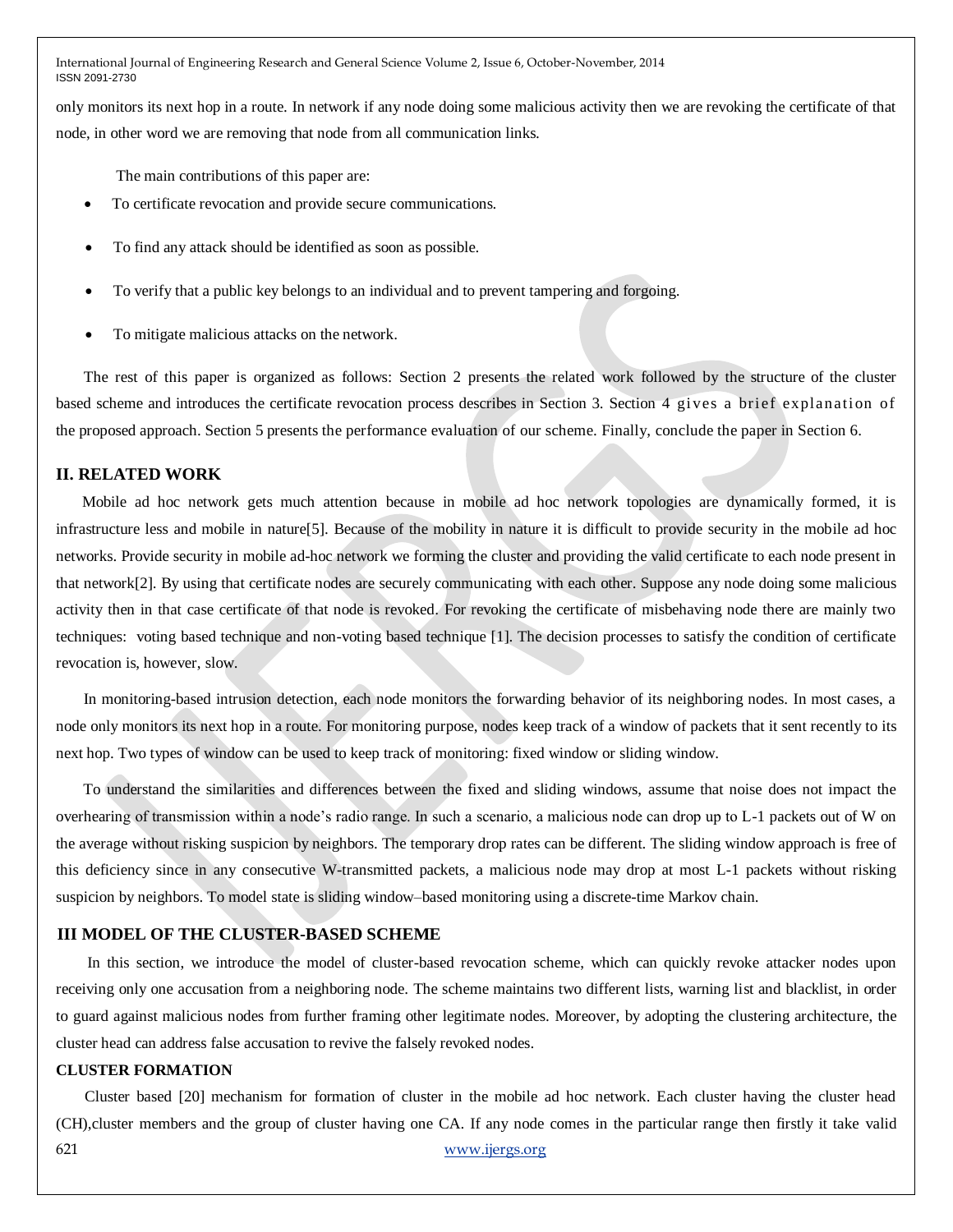certificate from the CA. These cluster heads are responsible for the routing process. A gateway is a node that has two or more cluster heads. Each cluster head has several cluster members. Due to the clustered structure there will be less traffic, because route requests will only be passed between cluster heads.

The steps for implementation of cluster

**Step 1**-If new node then first take valid certificate from CA.

**Step 2**- New node sends the CHP packet to the neighboring nodes.

**Step 3-**a) If that node doesn't getting any reply within time period T then it becomes CH.

b) If any node sending the CMP packet to new node then new node become the CH otherwise it become the cluster member.

**Step 4**-If CM moves from out of the range then wait for CHP. In time period T If getting the CHP then the cluster member otherwise it declare itself as a cluster head.

## **CERTIFICATION AUTHORITY**

 It is a trusted third party having authority of providing valid certificate to node present in the cluster as well as newly joining node. It is also having the responsibility of maintaining the updated warned list and black list. Warned list is containing the accuser node and black list containing the accused node present in the network[20]. Another responsibility of CA is to broadcast updated warned list and black list to node present in the entire network.

## **CLASSIFICATION OF NODE**

In our scheme we are classifying the node into three types

- 1. Normal node / legitimate node-Those nodes that are secure and communicate with other node securely. It also is having the authority to revoking the certificate of accused node.
- 2. Malicious node- Those nodes that are insecure for communication. They are performing the malicious activity in the network and does not having any authority to revoking the certificate of node present in the network.
- 3. Warned node-warned node means those nodes that accusing the other nodes are consider as warned node. Also it does not having any authority to revoking the certificate of other malicious nodes. Only it is having the permission to communicate with other nodes along with some restriction.

## **CERTIFICATE REVOCATION**

 In the cluster if any node wants to communicate with other node then by using the valid certificate they securely communicate with each other. Suppose in the network some nodes are doing the malicious activity and it is found by the neighboring node then neighboring node first check the local black list [8]. If that node present in that black list then the certificate of the malicious node is directly revoked by that neighboring node by using non-voting based Scheme [1] otherwise it send the accusation packet (AP) to the CA. Accusation packet containing all the information of accuser, accused node and destination. After sending the information CA check the certificate of accuser[18]. If it is valid then it put accuser into WL and accused node in BL and the list is updated. Finally updated information is send to the all nodes that are present in the network[6]. If it is a malicious node then it will await for certification revocation. Once the node is revoked then it should remove from the network.

## **COPING WITH FALSE ACCUSATION**

 In this scheme it enable CH to detect false accusation present in the cluster. For finding the falsely accused node present in the cluster first he monitoring the all attacks done by the CMs [7]. After monitoring it sends recovery packet to the CA to recover the certificate of the falsely accused node.CA verify the recovery packet received from the CH and he remove the falsely accused node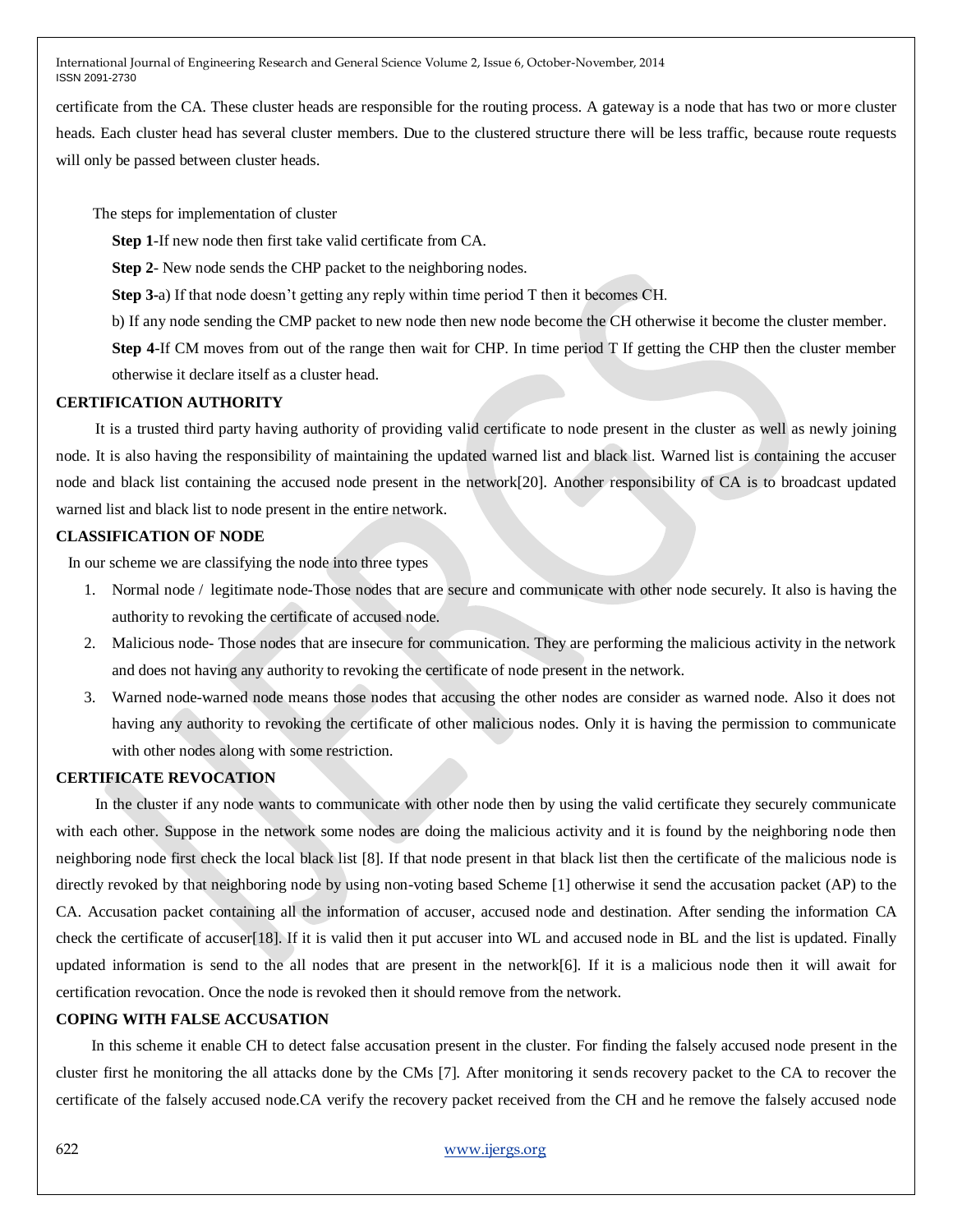from BL to WL. But here is another problem is the numbers of nodes in WL are increases and accuracy of revoking the certificate of malicious node in the network decreases, because no of normal nodes in the network are less.

**Step 1**: The CA disseminates the information of the WL and BL to all nodes in the network.

**Step 2:** CH E and F update their WL and BL, and determine that node B was framed.

**Step 3**: E and F send a recovery packet to the CA to revive the falsely accused node B.

**Step 4**: Upon receiving the first recovery packet (e.g., from E), the CA removes B from the BL and holds B and E in the W L, and then disseminates the information to all the nodes.

**Step 5:** The nodes update their WL and BL to recover node B.

### **IV. PROPOSED SCHEME**

 The proposed system contains all the existing system implementation. In addition, it extends the protocol model to consider the dr op detection packet. Markov model is to determine analytically the expected time to suspect its next hop by a monitoring node. Markov models are commonly used to analyze the expected time to encounter a bug in a software system.

#### **Fixed Window Protocol [FWP]**

 The fixed window protocol monitors the packet drops detection by checking the front and rear side of the packet. So the drop detection can be finding effectively. The sliding window protocol monitors the packet drop detection in the sequence of packets. It is possible to reduce the number of false positive due to monitoring by having higher threshold values, allowing a node to exceed the not-overheard threshold multiple times before labeled as suspicious, or both. This will mitigate the false positive problem in normal networks without attacks.

### **Sliding Window Protocol [SWP]**

 The sliding window protocol is a mechanism for reliable message delivery in a distributed setting where a sender and a receiver communicate over loss channels. Any message delivery protocol has the same basic four components, a sender, a receiver, a channel from the sender to the receiver, and a channel from the receiver to the sender.

 In addition to the four components we model, there are two external users. The user on the sender side inputs the data to be sent by the sender and the user on the receiver side gets the data that the receiver delivers. The basic idea of the sliding protocol is that a window of size  $n \ge 0$  determines how many successive packets of data can be sent in the absence of a new acknowledgment. The window size may be fixed or may vary depending on the conditions of the different components of the protocol. In our model we will assume that **n** varies none deterministically. Each packet of data is sequentially numbered, so the sender is not allowed to send packet **i + n** before packet **i** has been acknowledged. Thus, if is the sequence number of the packet most recently acknowledged by the receiver, there is a window of data numbered  $\mathbf{i} + \mathbf{1}$  to  $\mathbf{i} + \mathbf{n}$  which the sender can transmit. As successively higher-numbered acknowledgments are received, the window slides forward.

The acknowledgment mechanism is cumulative in that if the receiver acknowledges packet **k**, where  $k \ge i + 1$ , it means it has successfully received all packets up to **k**. Packet is acknowledged by sending a request for packet **k+1**. Typically, transmitted data is kept on a retransmission buffer until it has been acknowledged. Thus, when **k** is acknowledged, packets with sequence number less than or equal to are removed from the retransmission buffer. Packets that are not acknowledged are eventually retransmitted. For our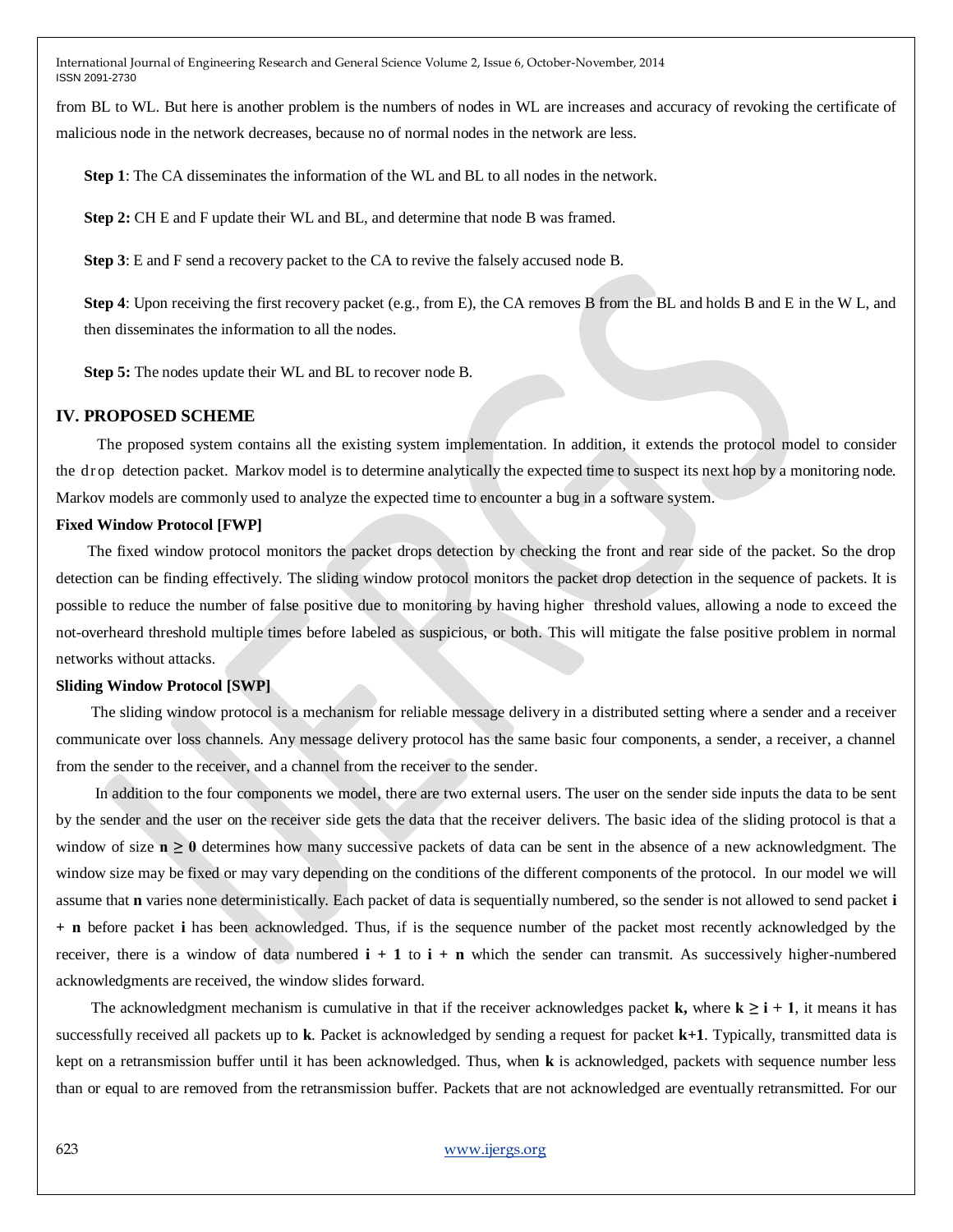modeling of the sliding window protocol we assume that sequence numbers are unbounded, we do not assume that the channels are FIFO

## **V. PERFORMANCE EVALUATION**

 The experiments were conducted using cluster based revocation certificate scheme. The result of proposed Marko Chain model is discussed and compared with existing routing protocol. To measures the performance of the works under packet drop threshold, attacker detection, and throughput are evaluated.

 In packet drop threshold is normally sending the data from source to destination. Comparing existing delivery drop packet with proposed work is Marko chain model for hope by hope, multi-hop fixed window protocol [MFWP] and multi-hop sliding window protocol [MSWP] in communication mobile-ad-hoc networks. The packet drop were calculated so that their values lie in fixed and sliding window protocol is greater but in multi-hop fixed and sliding window protocol the drop count is lesser. In static threshold [1] accuracy of realizing normal node from WL is less. Performance for cluster based revocation certificate in dynamic threshold, first design a simplified mechanism to determine the number of neighboring nodes for any given node.

 Within time Tv, the given node crosses through an area and meets a number of neighbors N. Since mobile nodes are assumed uniformly distributed in the network, we may approximate N by

$$
N = (\pi r^2 + 2rvT_v)\rho,
$$

Where r denotes the transmission range of nodes, *v* is the velocity, and *p* is the density of nodes in the network. Based on the obtained number of neighboring nodes N, we can on firm the value of threshold K. By this mechanism it is possible to remove the normal node from WL and allow that normal node to take a part in revocation process.

 Comparison of both existing and proposed system experiment result is Fig 1.1 represents experimental result for existing system. The finding malicious node and revocation node process within minutes details. The Fig 1.2 represents experimental result for proposed system. The finding malicious node and revocation node process within minute's details as followed.



**FIG 1.1 FWP-SWP- Number of Attacker**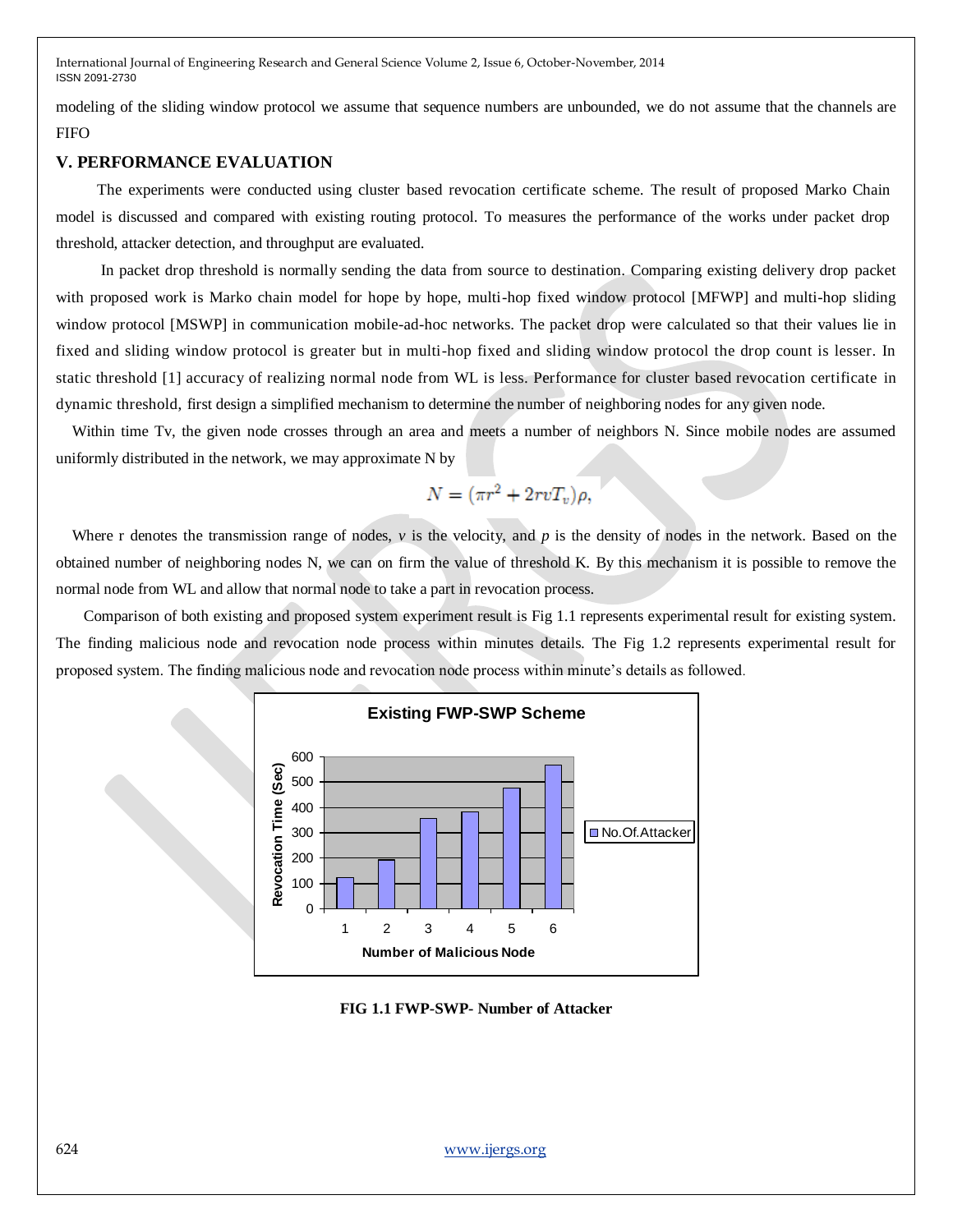

**FIG 1.2 MFWP-MSWP- NUMBER OF ATTACKER**

#### **ACKNOWLEDGMENT**

 I am greatly obliged to **Dr. (Mrs.) S. K. JAYANTHI,** Associate Professor and Head, Department of Computer Science, Vellalar College for Women (Autonomous), Erode -12 for providing me all the facilities, and an inspiration to complete the research Paper. I take this golden opportunity to express my profound and grateful thanks to my beloved Guide, **Mr. N. SENTHIL KUMARAN, M.C.A., M.Phil.,** Assistant Professor & Head, Department of Computer Applications**,** Vellalar College for Women (Autonomous), Erode-12 for his exemplary guidance and help, with valuable and creative suggestions and constant encouragement for the successful completion of the paper.

#### **VI.CONCLUSION**

 In this paper, we have enhanced our previously clustering-based certificate revocation scheme which allows or fast certificate revocation. In order to address the issue of the number of normal nodes being gradually reduced, we have developed threshold based mechanism to restore the accusation function of nodes in the WL. The effectiveness of our proposed certificate revocation scheme in mobile ad hoc networks has been demonstrated through extensive results**.** In the proposed work is detecting attacker and improve certificate authority in mobile ad hoc network. In this model, they are several certificate issue solving and communication between nodes with cluster member. The proposed protocol MFWP and MSWP model applied for mobile ad hoc network is to improve and effective management for BL and WL maintains communication process. In contrast to existing system, we propose a improved reliability based node classification scheme combined with the merits of both voting-based and non-voting based mechanisms to revoke malicious certificate and solve the problem of false accusation

#### **REFERENCES:**

- [1] Wei Liu, Hiroki Nishiyama, Nirwan Ansari, Jie Yang, and Nei Kato, "Cluster Based Certificate Revocation with Vindication Capability for Mobile Ad Hoc Network", IEEE Transactions on Parallel and Distributed Systems, Vol.24, No.2, Feb 2013.
- [2] Pratik Gite, Sanjay Thakur, "Different Security issues over MANET", International Journal of Computer Science Engineering & Information Technology Research, Vol.3, Issue 1, March 2013.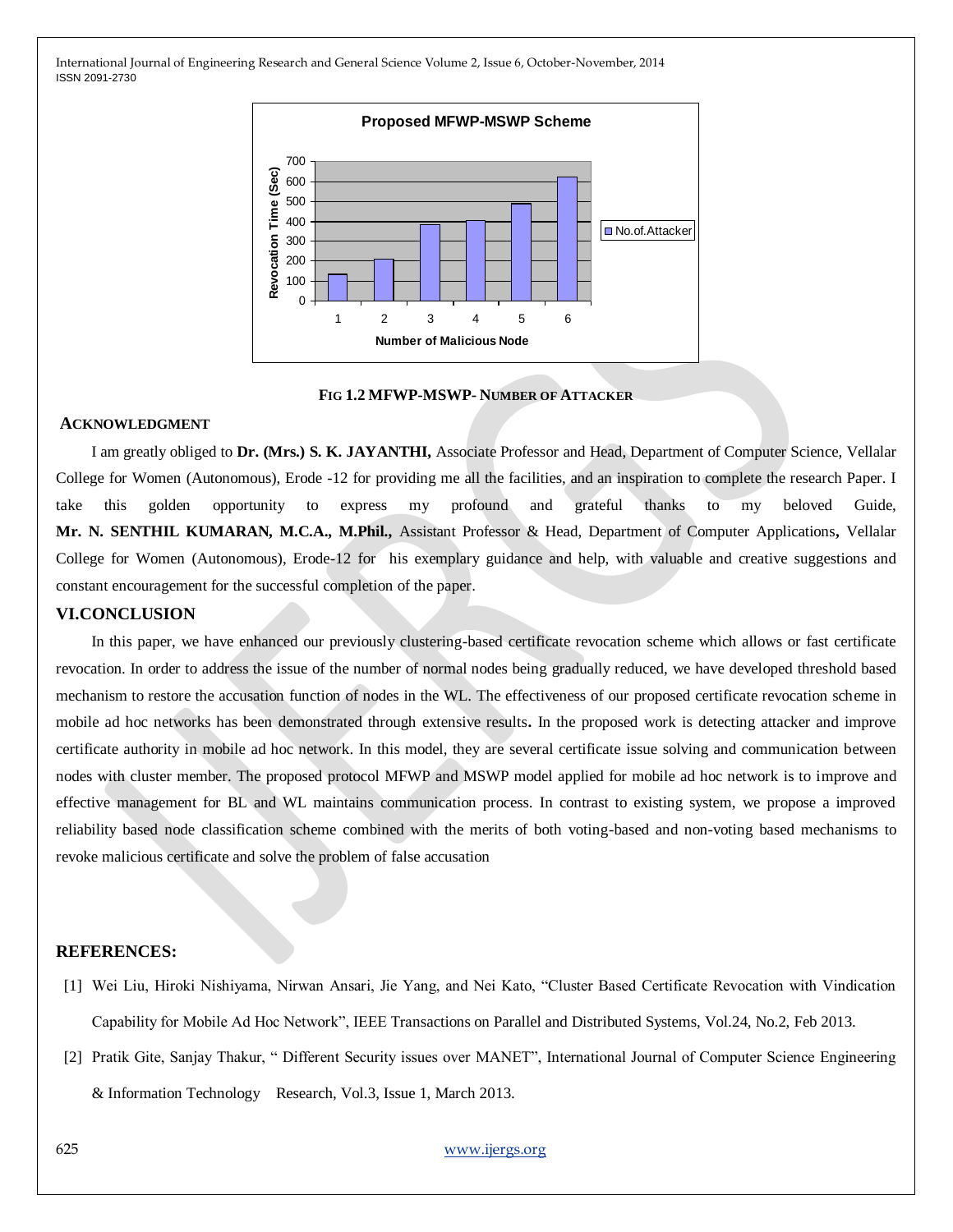- [3] Gagandeep, Aashima, Pawan Kumar, "Analysis of Different Security Attacks in MANETs on Protocol Stack A-Review", International Journal of Engineering and Advanced Technology (IJEAT), Vol.1, Issue-5, June 2012.
- [4] Scalable Network Technologies: Qualnet, http://www.scalable-networks.com, 2012.
- [5] Priyanka Goyal, Vinti Parmer, Rahul Rishi, "MANET: Vulnerabilities, Challenges, Attacks, Applications", International Journal of Computational Engineering and Management, Vol.11, Jan 2011.
- [6] W. Liu, H. Nishiyama, N. Ansari, and N. Kato, "A Study on Certificate Revocation in Mobile Ad Hoc Network," Proc. IEEE Int'l Conf. Comm. (ICC), June 2011.
- [7] K. Park, H. Nishiyama, N. Ansari, and N. Kato, "Certificate Revocation to Cope with False Accusations in Mobile Ad Hoc Networks," Proc. IEEE 71st Vehicular Technology Conf. (VTC '10), May 16-19, 2010.
- [8] Claude Crêpeau and Carlton R. Davis," A Certificate Revocation Scheme for Wireless Ad Hoc Networks " School of Computer Science, McGill University, Montreal, QC, Canada H3A 2A7.
- [9] P. Sakarindr and N. Ansari, "Security Services in Group Communications Over Wireless Infrastructure, Mobile Ad Hoc, and Wireless Sensor Networks," IEEE Wireless Comm., vol. 14, no. 5, pp. 8-20, Oct. 2007.
- [10]A.M. Hegland, E. Winjum, C. Rong, and P. Spilling, "A Survey of Key Management in Ad Hoc Networks," IEEE Comm. Surveys and Tutorials, vol. 8, no. 3, pp. 48-66, Third Quarter 2006.
- [11]H. Yang, J. Shu, X. Meng, and S. Lu, "SCAN: Self-Organized Network-Layer Security in Mobile Ad Hoc Networks," IEEE J. Selected Areas in Comm., vol. 24, no. 2, pp. 261-273, Feb. 2006
- [12] A. Shamir, "Identity-Based Cryptosystems and Signature Schemes," Proc. CRYPTO '84, 1984, pp. 47–53. and Computing, pp. 254-265. 2005.
- [13] Kong, X. Hong, Y. Yi, J.-S. Park, J. Liu, and M. Gerla, "A Secure Ad-hoc Routing Approach Using Localized Self-Healing Communities," Proc. Sixth ACM Int'l Symp. Mobile Ad hoc Networking and Computing, pp. 254-265. 2005.
- [14]P. Yi, Z. Dai, Y. Zhong, and S. Zhang, "Resisting Flooding Attacks in Ad Hoc Networks," Proc. Int'l Conf. Information Technology: Coding and Computing, 2005.
- [15] H. Yang, H. Luo, F. Ye, S. Lu, and L. Zhang, "Security in Mobile Ad hoc Networks: Challenges and Solutions," IEEE Wireless Comm., vol. 11, no. 1, pp. 38-47, Feb. 2004
- [16]J. Newsome, E. Shi, D. Song, and A. Perrig, "The Sybil Attack in Sensor Network: Analysis & Defenses," Proc. Third Int'l Symp. Information Processing in Sensor Networks, pp. 259-268, 2004.